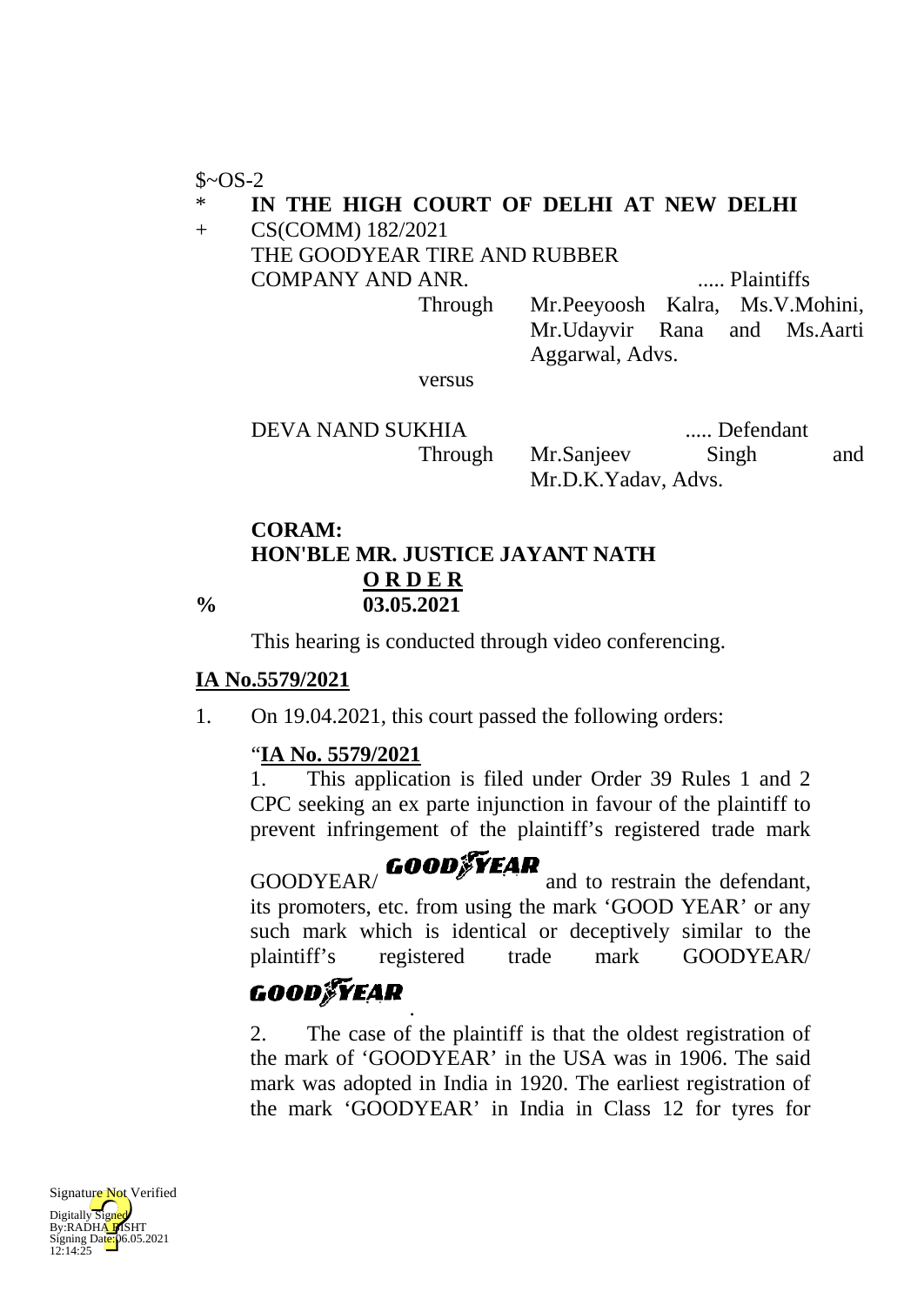vehicle wheels and inner tubes is of 1943. Plaintiff No. 1 has also started selling lubricants under the mark/name 'GOODYEAR'. The mark 'AUTOMOBILI GOOD YEAR' was registered on 05.01.2019 in respect of industrial oil and grease, lubricants, lubricating oils etc.

3. It is stated that in February 2020, representatives of plaintiff No. 1 came across the impugned mark GOOD YEAR in respect of break oil, grease, gear oil, etc. in the name of the defendant. The plaintiff filed a cancellation application on 16.03.2020. Plaintiff No. 1 has also applied for the registration

of the mark GOODYEAR/ **GOOD**<sup>F</sup>  $\overline{Y}$  **EAR** in Classes 1 and 4 on 'proposed to be basis' on 27.03.2020. The defendant has also filed an application for rectification on 29.10.2020.

4. Issue notice.

5. Learned counsel for the defendant accepts notice.

6. Learned counsel for the defendant states that he would like to take instructions as he has not received a copy of the plaint.

7. A copy of the paper book be supplied to the learned counsel for the defendant.

8. List in court on 26.04.2021."

2. When the matter came up for hearing on 19.04.2021, it was suggested by the court that the defendant may try and settle the matter. Learned counsel for the defendant has taken two adjournments to take instructions.

3. Today, learned counsel for the defendant has vehemently urged that no interim order can be passed in favour of the plaintiff. He has sought to state that the defendant has been using the impugned trademark 'GOOD YEAR' in respect of break oil, grease, gear oil, etc. since 1997. He also states that the mark was registered in 2002.

4. Learned counsel for the defendant also relies upon a judgment of this court in the case of *Mittal Electronics vs Sujata Home Appliances (P) Ltd.* 

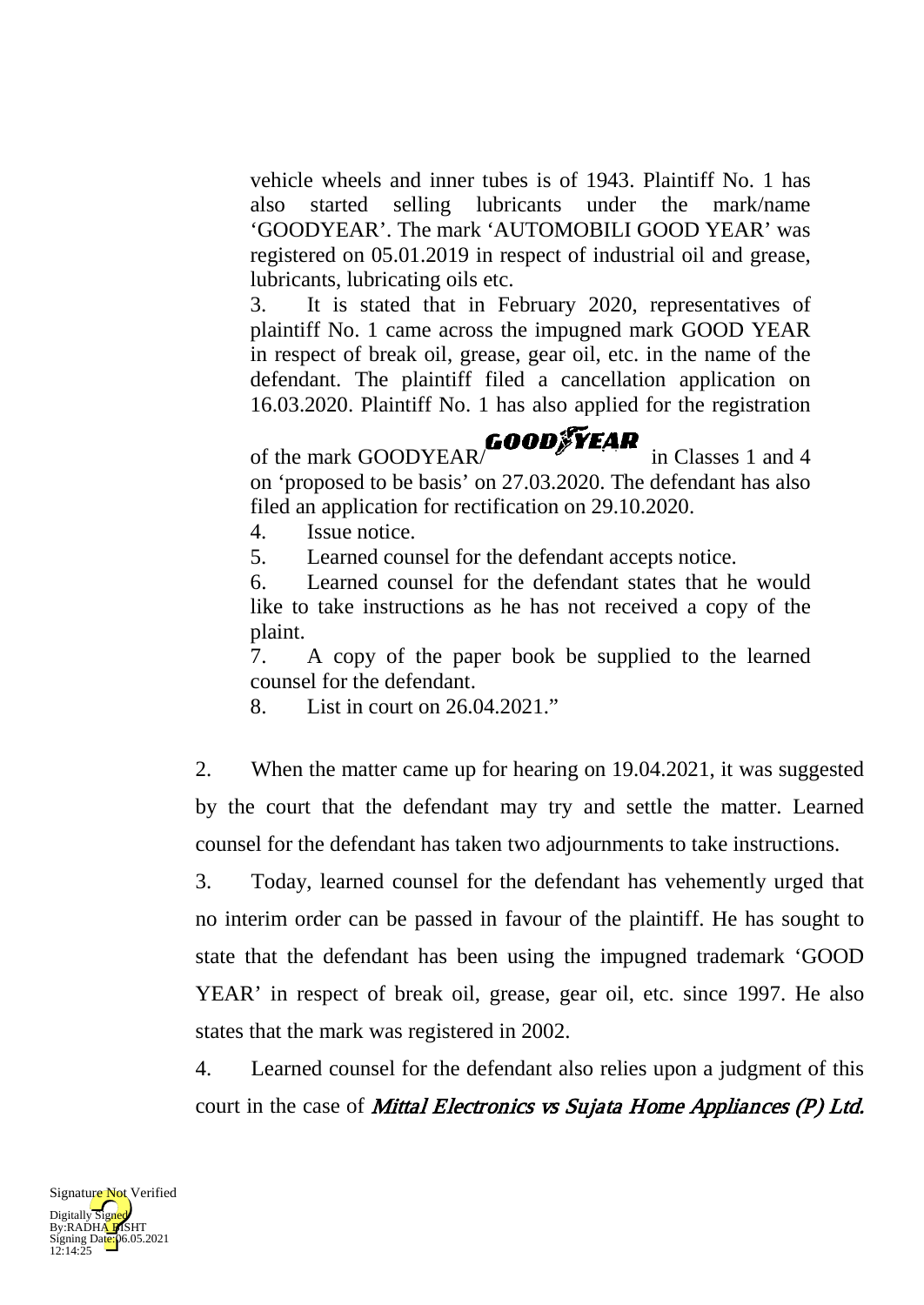## &Ors., MANU/DE/1695/2020*.*

5. I may only note that the mark 'GOODYEAR/ **GOOD** been registered in India in class 12 since 1943. It has been used in India, as per plaint, since 1920.

6. A perusal of the plaint shows that plaintiff No.1 is one of the world's largest tyre company. It presently employs about 64,000 people in its 47 facilities in 21 countries around the word.

7. It is also stated that for the year 2014-18, the turnover was to the extent of \$50 billion evidencing the extensive reputation and goodwill accruing to the trademark/name 'GOODYEAR/  $\overline{GOOD}$   $\overline{S}$   $\overline{Y}$   $\overline{F}$   $\overline{A}$   $\overline{R}$  . In India, the said trademark is available across the country and the net sales for the year 2014-2018 under the said mark were in excess of \$1 billion. The net income for 2020 was Rs.1,78,074 Lakhs.

8. It is manifest that the registered mark/name of the plaintiff 'GOODYEAR/<sub>1</sub>GOOD<sup>'</sup> *GOOD'*  $\mathbf{F}$  **EAR** is *prima facie* a well-known mark. The act of the defendant using the same mark tantamounts to infringement of the said mark/name of the plaintiffs.

9. In this context reference may be had to the judgment of a Co-ordinate Bench of this court in the case of *United Distillers PLC v. Jagdish Joshi & Ors., (2000) 88 DLT 142* where the Co-ordinate Bench held as follows:

"9. The learned Counsel has also relied upon several judgments to contend that in respect of well-known trade marks a restraint order can be issued even in respect to different goods. It is only necessary to consider the illustrative case of Daimler Benz Aktiegesellschaft and Another v. Hybo Hindustan, AIR 1994 Delhi 239, where an automobile manufacturer was granted a restraint order in respect of undergarments in respect of a

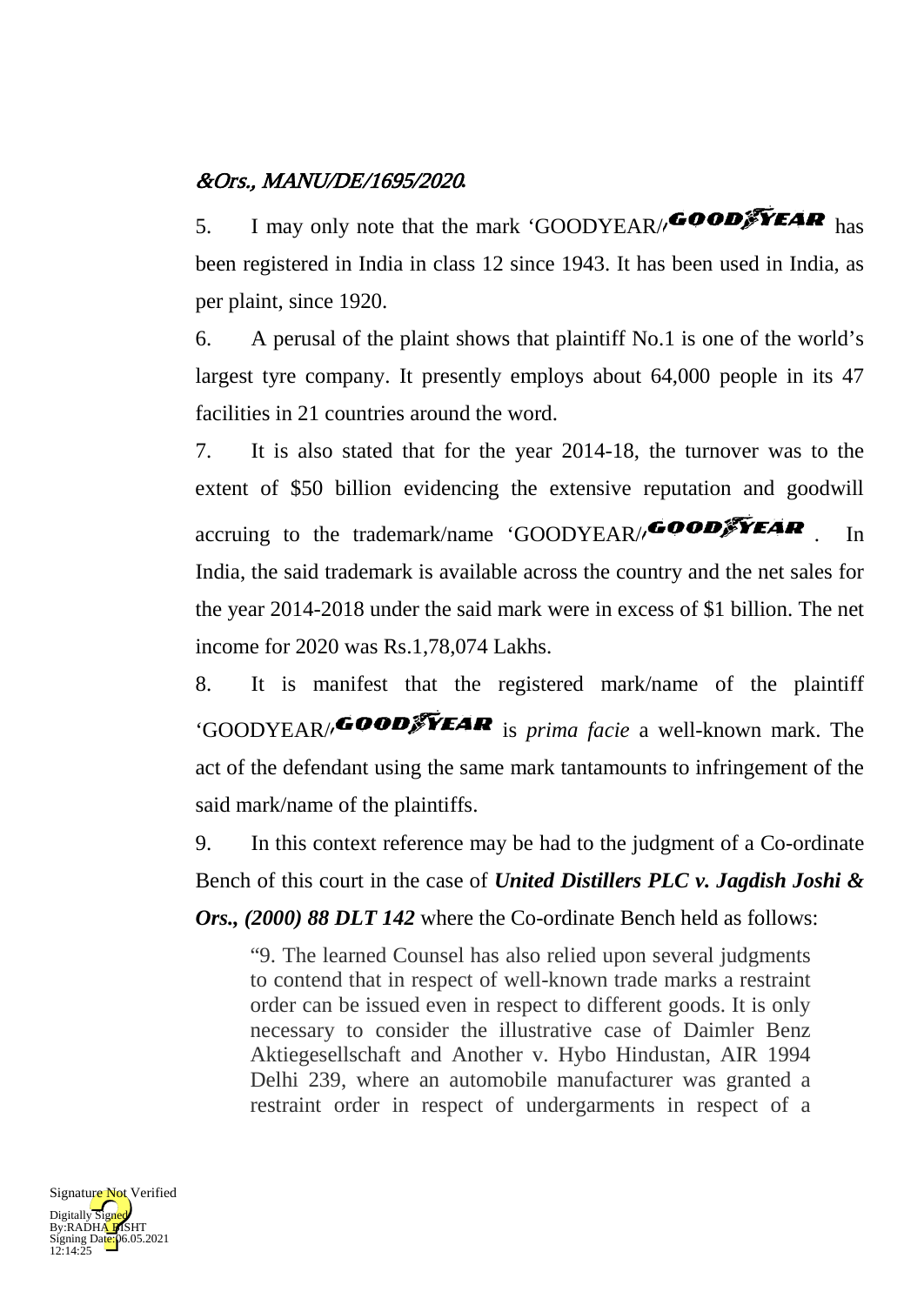known trade mark. Thus it is well settled law that the known trade marks do enjoy protection in respect of its unauthorised user on goods other than those goods for which the trade mark is registered. This principle of availability of protection for other goods has been laid down in number of judgments reported as Alfred Dunhil Limited v. Kartar Singh, 1999 PTC 294; AB Volvo v. Volvo Steels, 1998 PTC 48; Bata India Limited v. M/s. Pyare Lal and Co. , AIR 1985 All. 242; M/s. Binatone International Ltd. v. M/s. Sugan Kitchenware Appliances, 1991 PTC 8; M/s. Jugmug Electric and Radio Co. v. M/s. Telerad Pvt. Ltd. , ILR 1977 (1) 295; Banga Watch Co. v. M/s. NV Philips, AIR 1983 Pandh 418; Caterpillar Inc. v. Jorangel, 1998 PTC 31 (DB)."

10. Reliance of learned counsel for the defendant on the judgment of another Co-ordinate Bench of this court in the case of **Mittal Electronics vs** Sujata Home Appliances (P) Ltd.  $\&Ors$ . (supra) is misplaced. That was a case in which the plaintiff was seeking to protect its trademark SUJATA. It was the contention of the defendant therein that the plaintiff had never actually used the mark SUJATA in the context of water purifiers, water filter and RO systems despite having applied for the mark in 2014. On the other hand, the defendant had applied for registration of the trademark SUJATA and was granted the same in 2014. The court held that the proprietor of a trademark cannot enjoy monopoly over entire class of goods particularly when he is not using the said trademark in respect of certain goods falling under the same class of goods. Clearly, the issue was different. That was not a case of a well-known trademark.

11. The plaintiffs have made out a *prima facie* case. The defendant, its promoters, directors etc. are restrained from using the mark/name 'GOODYEAR/ $\epsilon$ OOD $\epsilon$ <sup>T</sup>EAR or any other mark which is identical or